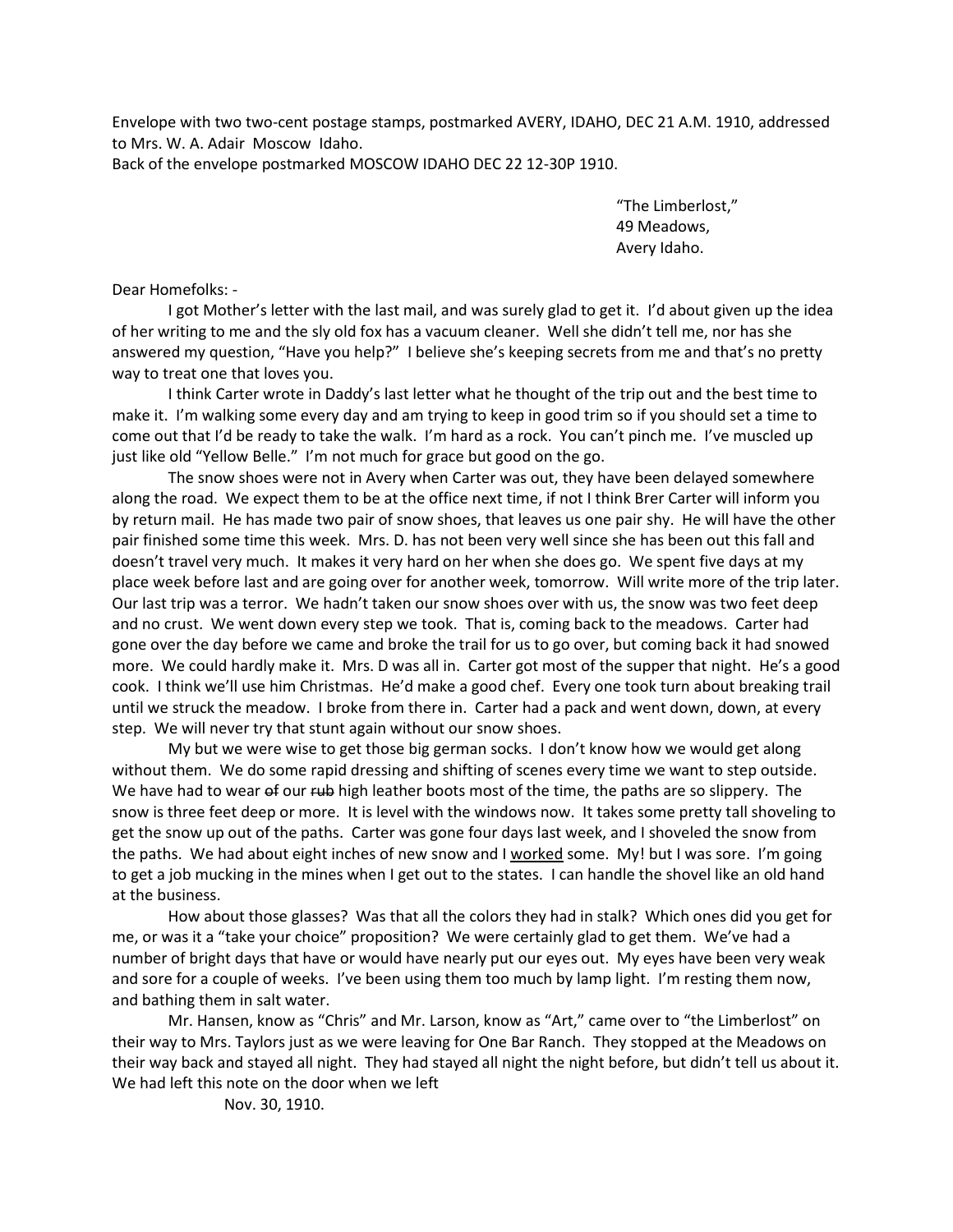"If anyone should come to call They will find an empty hall, For we have gone to see the host. The lovely girl of the Limberlost. In other words, I do declare We are visiting Miss Iona Adair." When we came in at the door we found this verse tacked up for our inspection. "Try to forgive us dear neighbors, For we the terriable pair, Have helped ourselves to your larder,

While you were at Miss Adair's,

And after this when you hike over the ridge

To visit Miss Adair

Please send a wireless message

To yours truly, the Terriable Pair."

Now wasn't that pretty cute in them? We are getting to be pretty handy with rhymes. Will send you more another time. Tell Daddy to see that they have that room vacated for me at Orofino by next June; and I believe there will be four or five others wanting room and board at the same place.

Chris and Art took the lovely dog "Snooz" over to their place when they went home. They have promised to be good to her, even to putting her out of misery with a revolver if necessary. "Speaking of dogs" makes me think of Ring, alias Queen. When Carter was in Avery she tree'd a bear. They have a bear at the hotel and when Ring saw it she went for it so fiercely that the bear went up a tree at once. Carter had a hard time to make her come away and leave it alone.

We were given orders not to allow the dog to follow. We shut her up in the house with the chain on and kept her there for a couple of hours. She got out when one of us went to the spring and away she went. We didn't miss her for about a half an hour, then all we could see was tracks. She still had the chain attached.

Mrs. D and I dressed and followed her tracks to the meadow, but she seemed to be able to make better time than we could. We went down to our hips every step we took so got disgusted and came back. We thought our dog was gone but she got back all O.K. She caught up with Carter at the Dry Camp, and he had nearly three hours the start of her. Her feet got sore coming home and Carter carried her in his arms for from the Basin on home. She didn't move for nearly two days. Carter likes her, and has stolen her affections, she wont look at the rest of us and whines when he is out of sight.

When we got back from our dog hunt we decided to go down and have a look at the traps. We found a martin in the first trap we visited. Mrs. D and I had to kill it. Our orders were not to puncture the skin but to press on its heart and kill it. We nearly died ourselves trying to kill it but at last we succeeded. It had a lovely skin. Carter took care of it after he got home and nearly died when we told him how we killed it. We started across the meadow to look at the other traps but the snow was so soft we could not travel on it. We went down at every step. We got desperate and got down on our hands and knees and crawled across. We left the awfullest tracks.

## Dec. 17.

Just got back from "The Limberlost." We have spent the week there. I walked over without snowshoes and such a walk as it was. I went down every step as far as I could go. It was crusted today and I came over much easier. Myrtle changed and let me take the snowshoes from the big meadow up to the house. I fell flat three times and hit my head against a tree until I saw stars for an hour.

I got a letter from Mary Meade today. She was elected Co. Supt. of Lincoln Co. but doesn't know as she will be allowed to qualify. Just think of our old girl getting so high and mighty. Hansen and